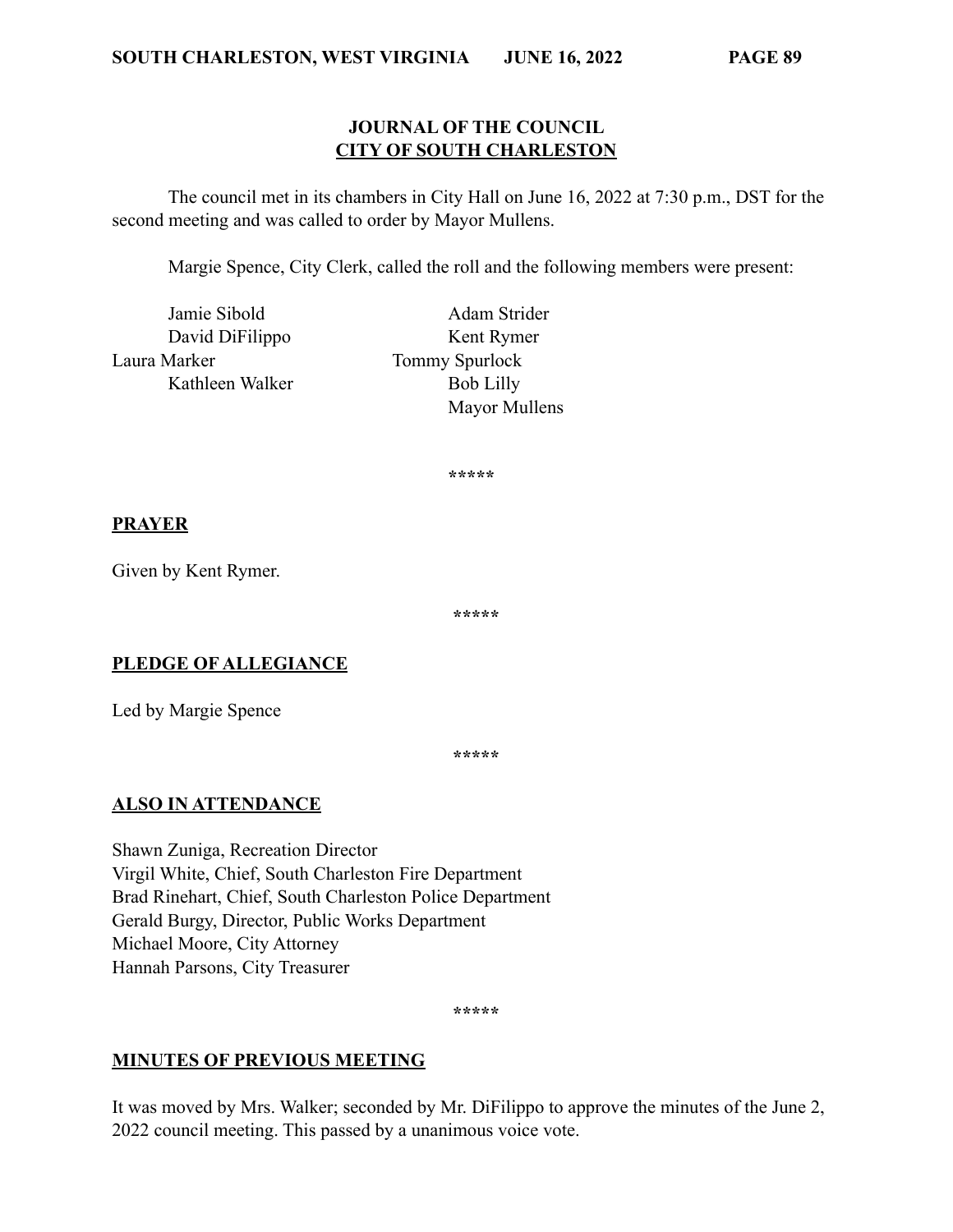## **SOUTH CHARLESTON, WEST VIRGINIA JUNE 16, 2022 PAGE 90**

#### **FINANCIAL REPORT**

It was moved by Mr. Sibold; seconded by Mr. Rymer to approve the financial report. This passed by a unanimous voice vote.

**\*\*\*\*\***

#### **PETITIONS, COMMUNICATIONS AND PUBLIC HEARINGS**

## **AN ORDINANCE TO AUTHORIZE A CABLE TELEVISION FRANCHISE AGREEMENT WITH CAS CABLE (SECOND READING) (MAYOR)**

It was moved by Mr. Sibold; seconded by Mr. Lilly to adopt the ordinance. This passed by a unanimous voice vote.

## **AN ORDINANCE TO AUTHORIZE A CABLE TELEVISION FRANCHISE AGREEMENT WITH SUDDENLINK (SECOND READING) (MAYOR)**

It was moved by Mr. Sibold; seconded by Mr. Lilly to adopt the ordinance. This passed by a unanimous voice vote.

## **RECOGNIZE PAT O'REILLY (MAYOR)**

Mr. O'Reilly did not appear at this meeting.

## **APPROVE PROCLAMATION FOR APHASIA AWARENESS MONTH (MAYOR)**

It was moved by Mrs. Walker; seconded by Mr. DiFilippo to approve the proclamation. This passed by a unanimous voice vote.

# **RESOLUTION AUTHORIZING CITY OFFICIALS TO TAKE ANY AND ALL ACTIONS NECESSARY TO ESTABLISH A PREMIUM PAY PROGRAM FOR THE CITY OF SOUTH CHARLESTON AND TO FURTHER AUTHORIZE CITY OFFICIALS TO ADMINISTER THE PROGRAM IN ACCORDANCE WITH THE CITY PERSONNEL POLICY, ADOPTED PAYSCALES, AND ESTABLISH RULES AND PROCEDURES FOR THE HAZARD PAY PROGRAM MAYOR)**

It was moved by Mr. Sibold; seconded by Mr. Lilly to approve the Resolution. This passed by a unanimous voice vote.

## **AN ORDINANCE TO AMEND AND READOPT SECTION 167.40 OF ARTICLE 167 OF**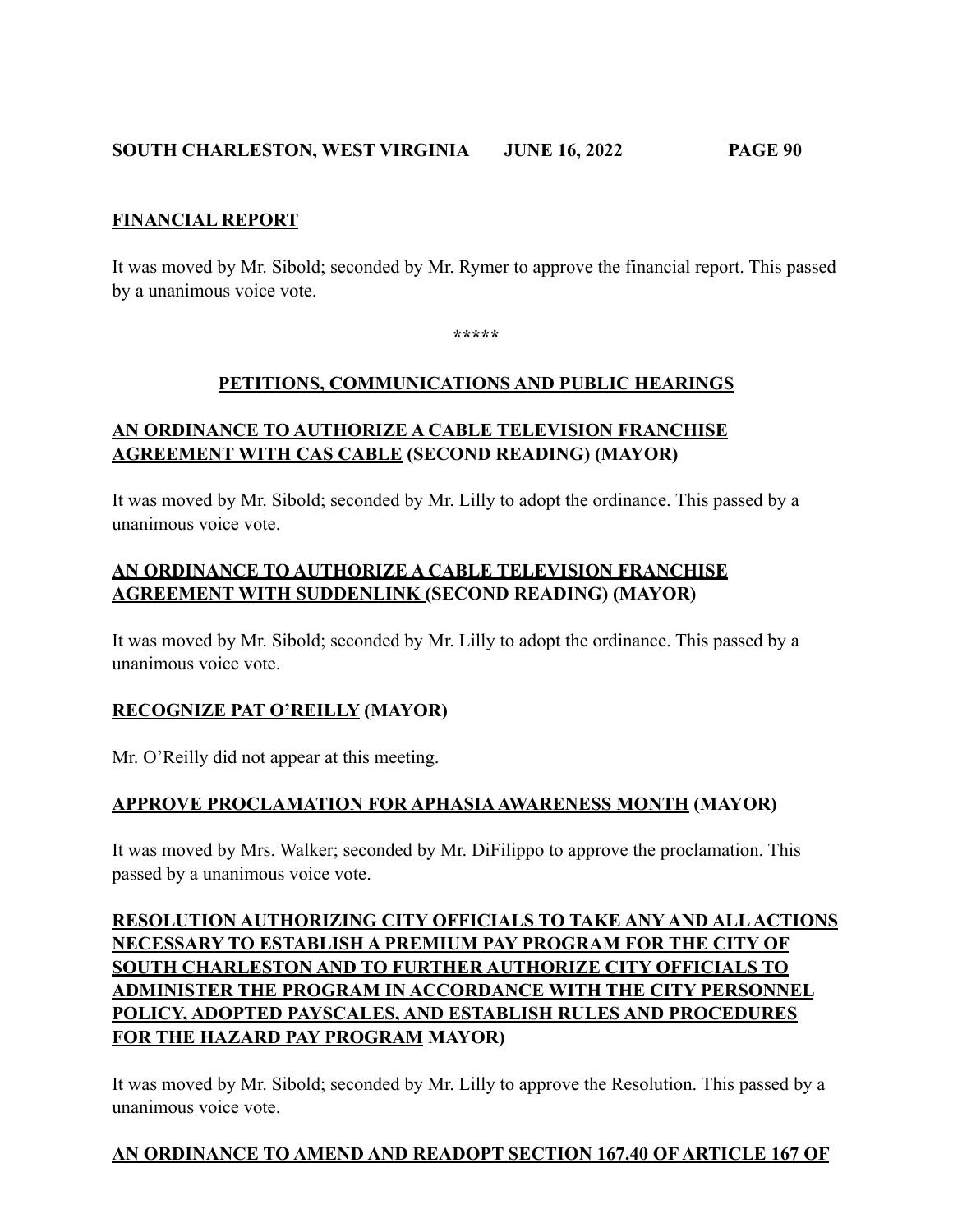# **THE CITY CODE OF THE CITY OF SOUTH CHARLESTON REGARDING EMPLOYEE SALARY SCHEDULES (FIRST READING) (MAYOR)**

It was moved by Mr. Sibold; seconded by Mr. Spurlock to move the ordinance to a second reading. This passed by a unanimous voice vote.

#### **SOUTH CHARLESTON, WEST VIRGINIA JUNE 16, 2022 PAGE 91**

# **AN ORDINANCE AMENDING THE PERSONNEL POLICY OF THE CITY OF SOUTH CHARLESTON, WEST VIRGINIA, WITH RESPECT TO APPENDIX A TO THE CITY CODE, DEALING WITH THE COMPREHENSIVE GRADED ANNUAL SALARY SCHEDULE BY CLASSIFICATION FOR ELECTED OFFICIALS OF THE CITY (FIRST READING) (MAYOR)**

It was moved by Mr. Sibold; seconded by Mrs. Marker to move the ordinance to a second reading. This passed by a unanimous voice vote.

# **RESOLUTION AUTHORIZING THE CITY TREASURER TO TRANSFER AMERICAN RESCUE ACT FUNDS TO THE GENERAL FUND IN ACCORDANCE WITH THE FINAL RULE ISSUED BY THE U.S. TREASURY (MAYOR)**

It was moved by Mr. DiFilippo; seconded by Mr. Lilly to approve the resolution. This passed by a unanimous voice vote.

# **RESOLUTION TO APPROVE AND ACCEPT TITLE TO REAL PROPERTY LOCATED AT THE CORNER OF KENTUCKY STREET AND ROCK LAKE DRIVE, SOUTH CHARLESTON, KANAWHA COUNTY (MAYOR)**

It was moved by Mr. Rymer; seconded by Mr. Spurlock to approve the resolution. This passed by a unanimous voice vote.

## **RESOLUTION TO APPROVE AND ACCEPT TITLE TO REAL PROPERTY LOCATED ON SPRING DRIVE, SOUTH CHARLESTON, KANAWHA COUNTY (MAYOR)**

It was moved by Mr. DiFilippo; seconded by Mr. Spurlock to approve the resolution. This passed by a unanimous voice vote.

**\*\*\*\*\***

**BIDS**

## **INSURANCE PACKAGE – FISCAL YEAR 2023**

It was moved by Mr. Sibold; seconded by Mrs. Marker to award the bid to Garlow/USI –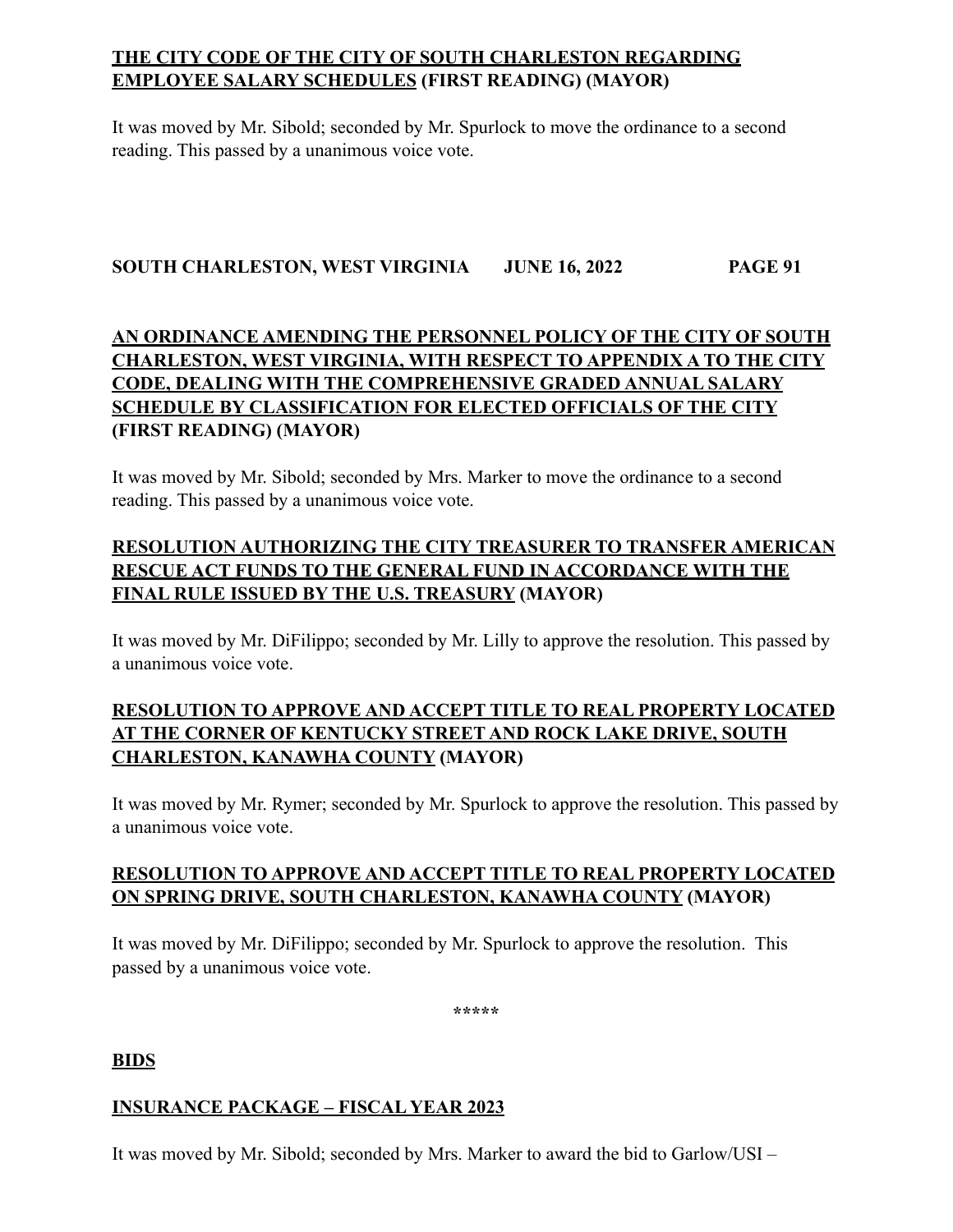Traveler's for general liability, auto and property in the amount of \$444,563.00. This passed by a unanimous roll call vote.

## **WORKER'S COMPENSATION INSURANCE – FISCAL YEAR 2023**

It was moved by Mr. Sibold; seconded by Mr. Spurlock to give city council the authority to act to renew. Rates will be provided upon receipt. This passed by a unanimous roll call vote.

## **HEALTH INSURANCE – FISCAL YEAR 2023**

It was moved by Mr. Sibold; seconded by Mrs. Walker to award the bid to Benefit Assistance Company – health insurance renewal rates - \$1,104,520.00 fixed cost – total cost \$4,800,000.00. This passed by a unanimous roll call vote.

**SOUTH CHARLESTON, WEST VIRGINIA JUNE 16, 2022 PAGE 92**

## **MOBILE COMPUTERS – SOUTH CHARLESTON POLICE DEPARTMENT**

It was moved by Mr. Sibold; seconded by Mr. Rymer to award the bid to Brooks Network Services, LLC for 20 Getac S410G MDT at a cost of \$41,957.00 and Brooks Network Services, LLC for 16 TS P360 Tower i7 and i9 at a cost of \$21,568.65. This passed by a unanimous roll call vote.

## **TRAFFIC SIGNALS – PARK PLACE PROJECT**

It was moved by Mr. Sibold; seconded by Mrs. Walker to award the bid to WVDOH for a traffic signal at the intersection of MacCorkle Avenue and Riheldaffer and MacCorkle Avenue and Riverwalk Plaza in the amount of \$452,929.11. This passed by a unanimous roll call vote.

## **REPLACE FLOOD DAMAGED BLEACHERS – SCCC**

It was moved by Mr. Sibold; seconded by Mr. Spurlock to award the bid to Davis Athletics, LLC for nine rows of bleachers ninety-six feet long for a total amount of \$79,967.00. This passed by a unanimous roll call vote.

**\*\*\*\*\***

## **REPORT OF RECREATION COMMITTEE –** No written report.

**REPORT OF FIRE CHIEF** – No written report.

**REPORT OF POLICE CHIEF –** No written report. Chief Rinehart read a letter of appreciation from a lady thanking officers for their help in the recent death of her daughter.

## **REPORT OF SANITARY BOARD MANAGER/CITY ENGINEER –** No written report.

**REPORT OF CITY MANAGER –** No written report.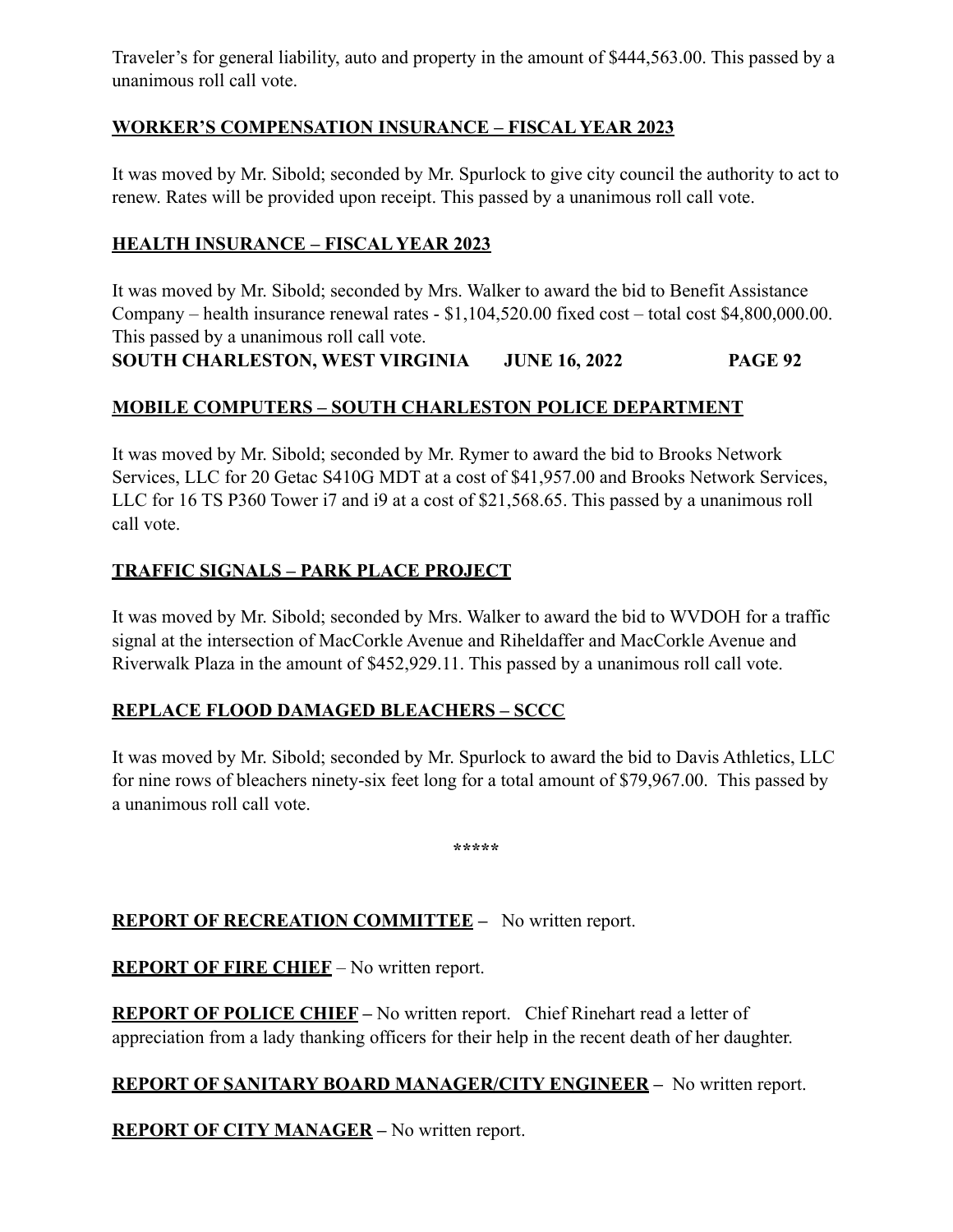**REPORT OF PUBLIC WORKS DIRECTOR –** No written report. Mr. Burgy reported that the State Girls softball tournament was a success with no incidents reported.

**REPORT OF CITY ATTORNEY –** No written report.

**REPORT OF CITY TREASURER** – No written report.

**\*\*\*\*\***

## **COMMITTEE REPORTS**

None.

**\*\*\*\*\***

#### **MISCELLANEOUS BUSINESS**

None.

**\*\*\*\*\***

**SOUTH CHARLESTON, WEST VIRGINIA JUNE 16, 2022 PAGE 93**

## **ADJOURNMENT**

It was moved by Mr. DiFilippo; seconded by Mr. Sibold to adjourn the meeting.

Mayor Mullens adjourned the meeting at 8:00 p.m.

# **APPROVAL**

Approved this day of  $\qquad \qquad$ , 2022.